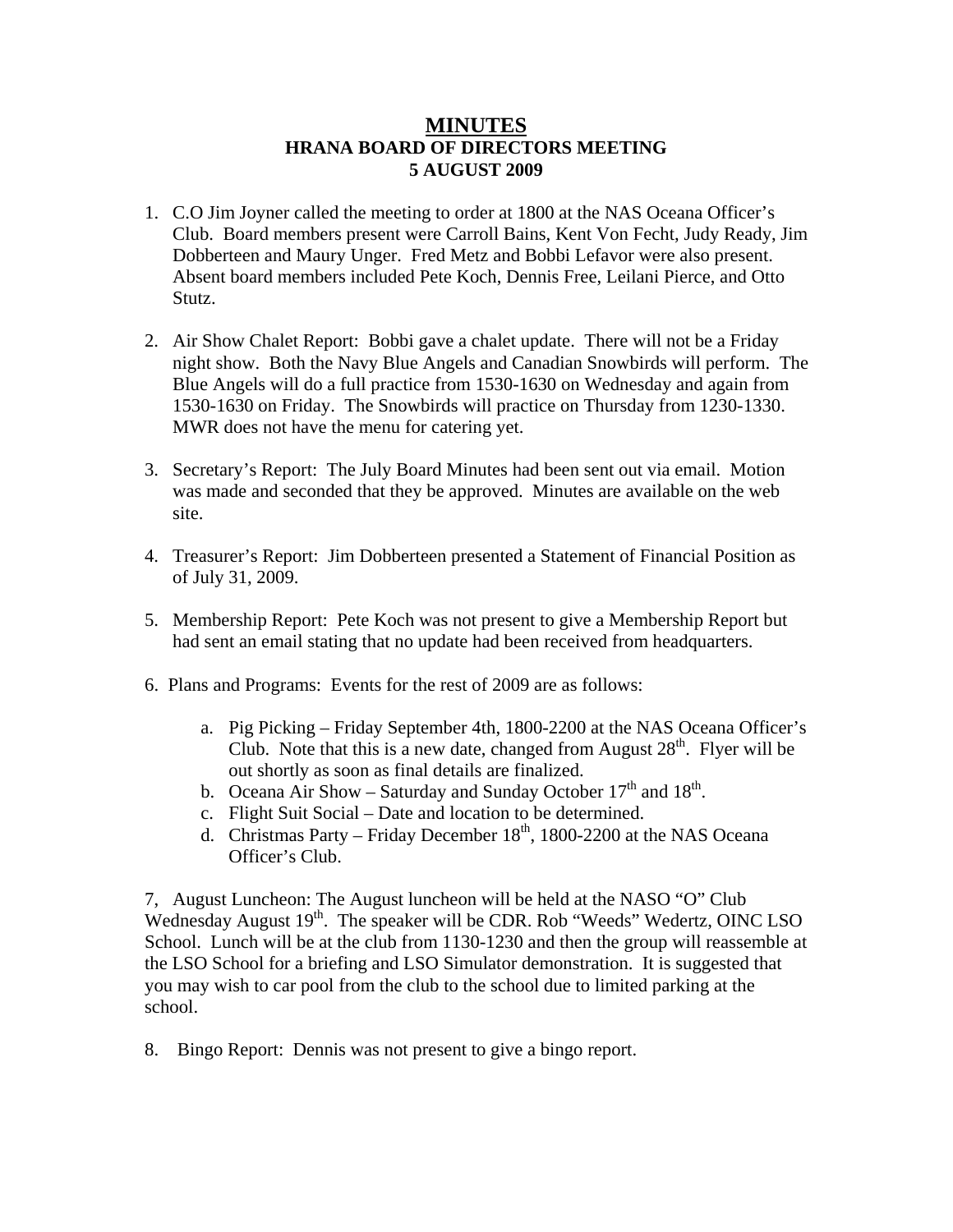- 9. PAO Report: Leilani was not present but had sent an email with pictures from the CVW-7 homecoming.
- 10. Monument Report: Fred is still working with the engraver on the pictures that will go on the new wall. There is still a problem with some of the plaques falling off due to an inferior glue. Currently there is a problem with power to the camera, which should be resolved shortly. (Camera is back in action as this is being written.) There have been some inquiries about adjusting the camera to show more of the beach. The camera location shots will not be changed but there will be a longer delay on beach shots and a zoom- in feature. Deployed squadrons are reminded that they can notify HRANA to arrange family shots from the monument.

A Memorandum of Understanding is being developed for turnover of the monument to the City in May 2010.

HRANA has received several pieces of correspondence from the Naval Airship Association stating their disappointment at the lack of lighter-than-air coverage at the monument as well as complaining that the information on the two existing lighterthan-air plaques contains errors. Kent is to prepare a letter explaining why there is not more coverage and that they can get their own wall if they care to invest the money.

- 11. Old Business:
	- a. Oceana Summer Bus Tours: Tours are running smoothly. Attendance has averaged about 200 people per week with a slight increase each week.
	- b. Naval Aviation Centennial…The Navy and local area coordinators were identified. HRANA will be working with the City to produce a half hour power point presentation to be given at the monument starting in May of 2010. The presentation will be shown throughout the Summer and will be entitled "The History of Naval Aviation". It will be given by actors paid by the City. The presentation will also be available for HRANA members to give at local organization meetings
	- c. Squadron By-Laws need to be rewritten and tailored to what the squadron actually does. Fred has agreed to do the first rough cut by adapting copies of by-laws from earlier years.
- 12. New Business:
	- a. The board agreed to furnish one or two kegs of beer when the CVW-7 homecoming is held at the club.
- 13. C.O./X.O. Comments: None
- 14. Hot Wash Up: Nothing